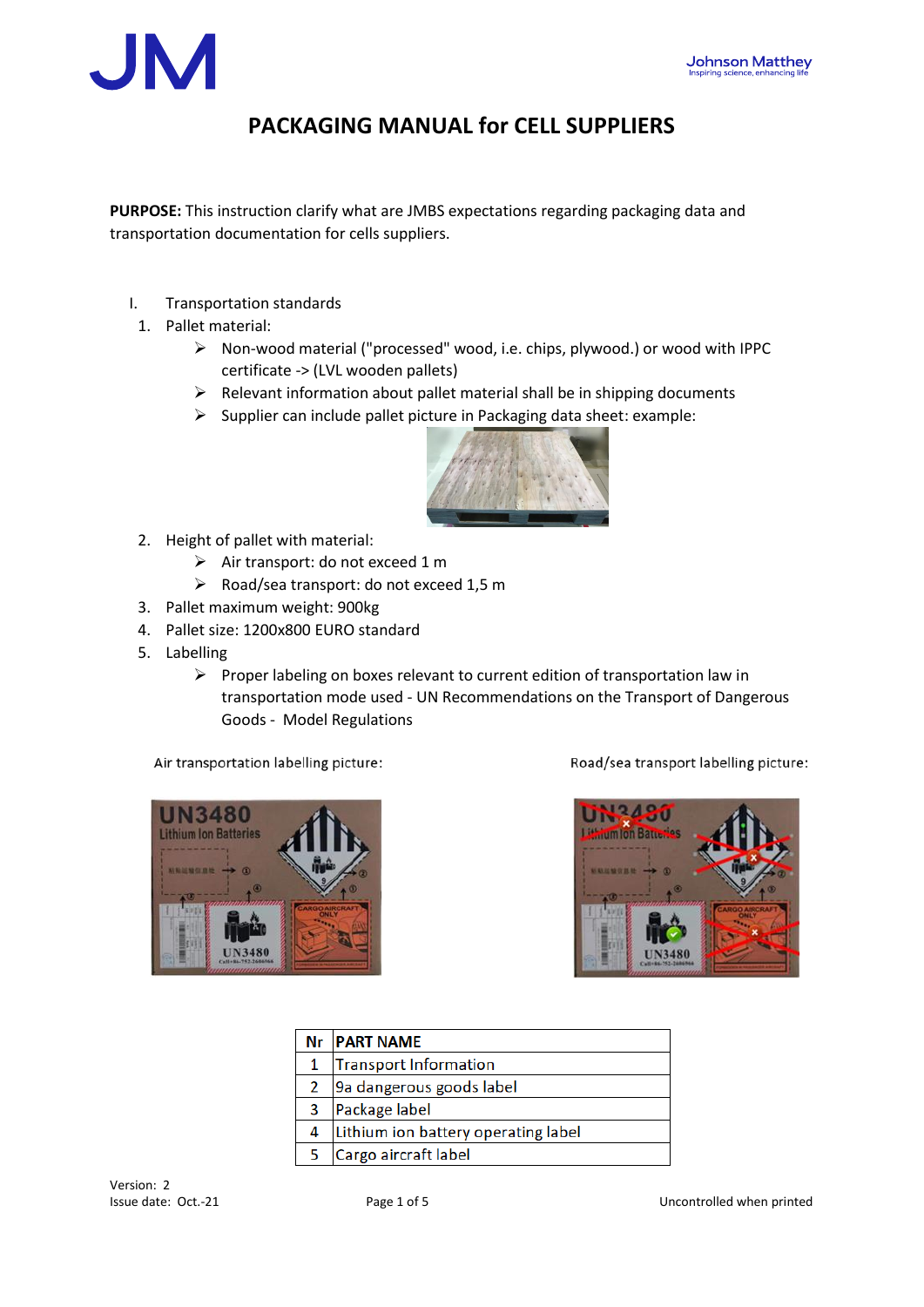

Clarification for point 1 (Transportation Information) -> in this area is an additional transport information, if such one is required or expected by the supplier or recipient or indicated by the regulations relevant in this case  $-$  e.g "shipper" i "consignee" required by IATA.

- 6. Cardboard
	- ➢ Packaging shall meet the current requirements specified in the transport regulations appropriate for the type of transport used
- 7. Other
	- $\triangleright$  Stacking -> If the supplier determines that the pallets cannot be stacked, appropriate marking or protection is required.
	- ➢ Pictures -> supplier shall send pictures marking on boxes and supplier to send pallets packaging overview (top, side, labelling overview)
- II. Identification.
	- 1. Suppliers shall confirm for which cell model packaging data sheet is prepared
	- ➢ cell description
	- ➢ cell model number
		- 2. Supplier should show how the single box is filled by cells and how it fits to main packaging box
	- $\triangleright$  picture overview, see example:



 $\triangleright$  table overview with material used, dimensions and quantity, see example:

| <b>NO</b> | <b>PART NAME</b>     | <b>MATERIAL</b>        | <b>MATERIAL DIM (mm)</b>   | QTY            |
|-----------|----------------------|------------------------|----------------------------|----------------|
|           | <b>INR18650</b>      | INR18650/2             | $\phi$ 18.45, H65.15       | 200            |
| 2         | <b>Package Guide</b> | Manila                 | L227 x W227 x H67          | 36             |
| 3         | Package Case 1       | <b>K3K Single Wall</b> | L235 x W235 x H68          | $\overline{2}$ |
| 4         | <b>Silica Gel</b>    | Silica Gel             | L45 x W55 5g               | 2              |
| 5         | PE Bag               | PF                     | L365 x W296 x H595 x T0.04 |                |
| 6         | Package Case 2       | <b>H=H Double Wall</b> | L350 x W280 x H270         |                |
| 7         | Tape                 | PF                     | W60 x T0.05                |                |
| 8         | Label                | <b>Art Paper</b>       | L70 x W100                 | 5              |

 $\triangleright$  box labelling -> each carton (single box) and card label meet Odette or VDA 4902 v.4 standard (outer box and card long side, including the following identification information's: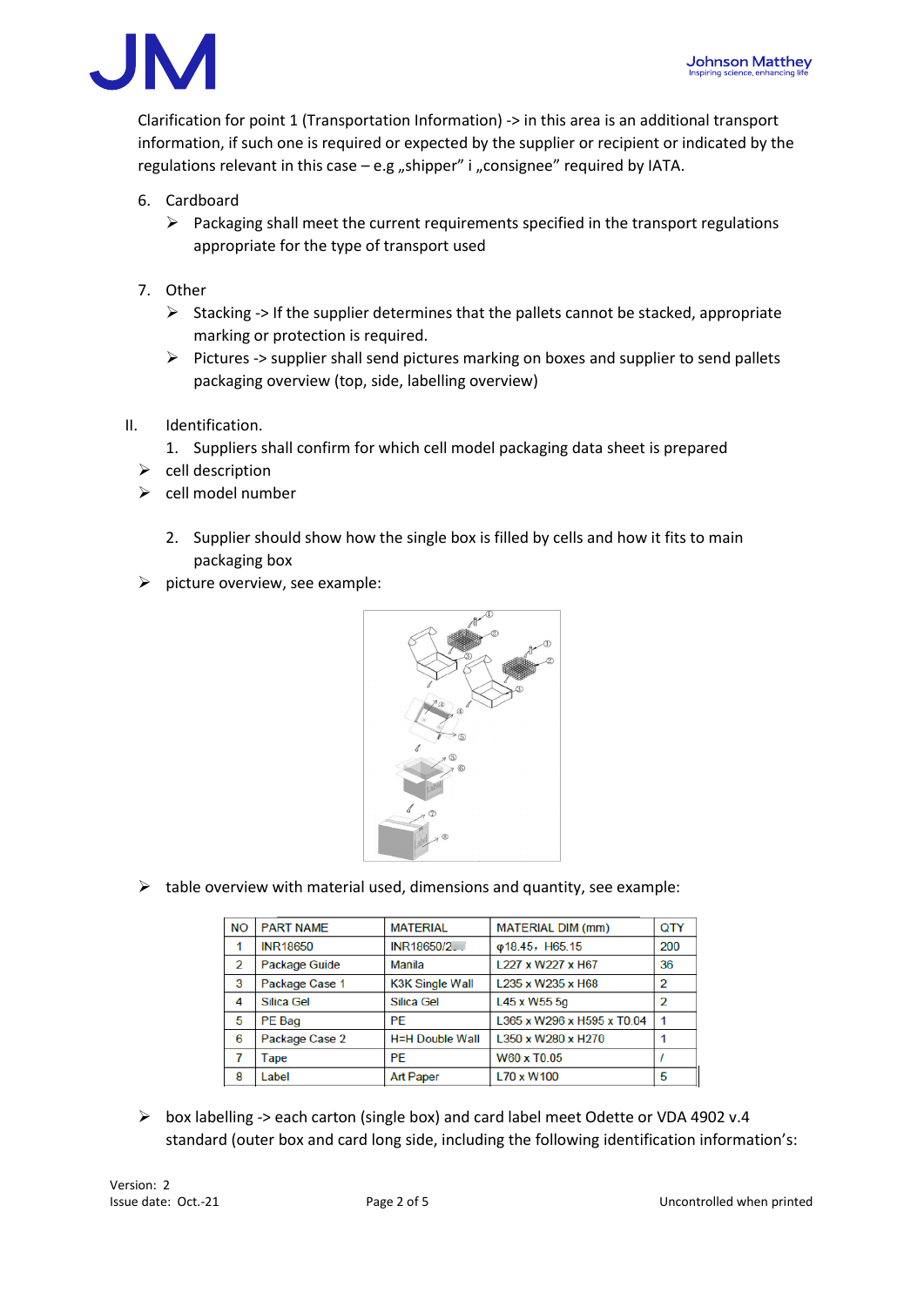

JMBS specified 5-digit code, product code, product description, product quantity, production date, weight of box, production series -> lot / rank / batch / grade no) – see example:

| Code              | 000000                                 | Supplier    | <b>XYZ</b>     |
|-------------------|----------------------------------------|-------------|----------------|
| Model             | INR18650/2<br>Shift                    |             | в              |
| Qty               | 200PCS                                 |             | 2019-10-16     |
| <b>DDS</b><br>Lot |                                        | <b>Rank</b> | V <sub>1</sub> |
| Tracking          | INR18650/2<br><b>DDS</b><br>0002<br>A1 |             |                |
| Remark            | <b>JMBS PN:</b><br>Weight:<br>SOC 30%  |             |                |

 $\triangleright$  pallet labelling -> each pallet shall be identified by label as example below

| <b>Cell Model</b>                |              | INR18650-3              |            |                 |  |
|----------------------------------|--------------|-------------------------|------------|-----------------|--|
| <b>Production Plant</b>          |              | <b>XYZ</b> in (Country) |            |                 |  |
| <b>Quanity in pallet</b>         |              | 15000                   |            |                 |  |
| Loaded date                      |              | day/month/year          |            |                 |  |
| <b>Expired date</b>              |              | day/month/year          |            |                 |  |
| <b>Batch</b>                     |              | Rank                    | <b>Box</b> | <b>Quantity</b> |  |
| <b>JRKAA3</b>                    | <b>BNB14</b> | 10.000                  | 20         | 10.000          |  |
| <b>JRKAA3</b>                    | <b>BNB15</b> | 5.000                   | 10         | 5.000           |  |
|                                  |              |                         |            |                 |  |
|                                  |              |                         |            |                 |  |
|                                  |              |                         |            |                 |  |
|                                  |              |                         |            |                 |  |
| Remark                           |              |                         |            |                 |  |
| Internal supplier<br>code system |              |                         |            |                 |  |

**Note**: Most important is cell model, batch/rank with quantities of cell and expired date for cells.

- $\triangleright$  SOC 30% cells should be charged max. 30% -> please add information on each box label -> se picture box labelling
- III. Digital Data Matrix requirements
	- 1. The mass production cells delivered to JMBS should include a data matrix code on the packaging. This code is read during the battery production at JMBS and stored for better traceability. Below details the data matrix code sequence to be used for generating the data matrix code to be printed on the packaging.
	- 2. Data matrix code sequence

The data matrix code to be printed on the packaging is as follows: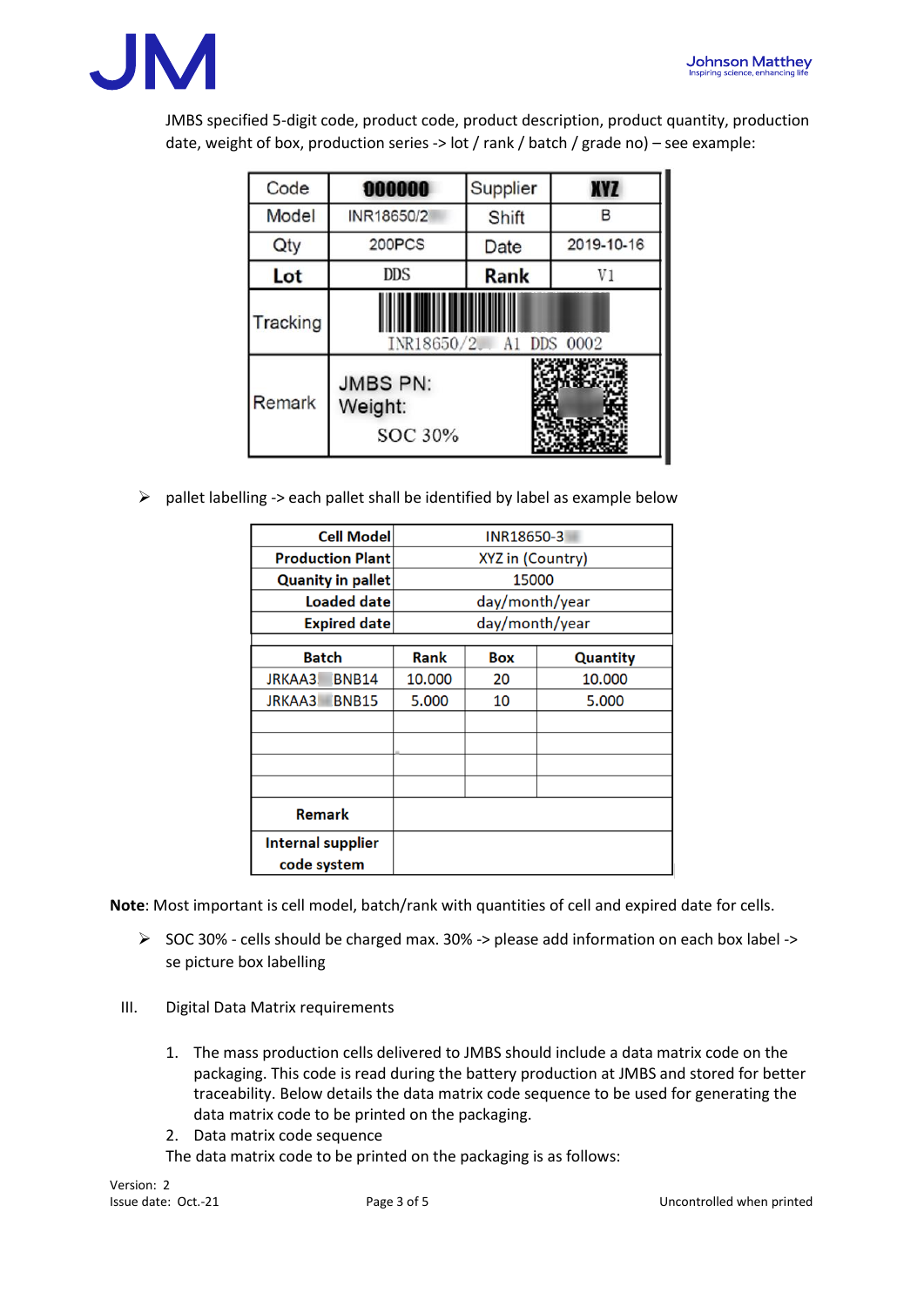

JM#1F**jmbspartnumber**#2F**cellname**#3Fproductionplant#4Fproductiondate#5Fexpirationdat e#6Fsuppliername#7FpackageID#8Fquantity#9Fbatchnumber#10Fcellranking#11Fcellsize#12 Fbackupslot##END



Figure 1: Data matrix code containing the above mentioned sequence.

The letters marked in red must remain unchanged irrespective of the type of cell. The **jmbspartnumber** and **cellname** must remain same for same type of cell. The items highlighted in blue must be updated by the cell supplier for each new batch/lot and cell ranking. Minimum datamatrix size is 25x25mm all data should be stored also in readable by human format on label.

| <b>Parameter</b> | <b>Explanation</b>                           |
|------------------|----------------------------------------------|
| jmbspartnumber   | Number given by JMBS - SAP number            |
| cellname         | Model name of cell e.g. "Samsung GA2"        |
| productionplant  | Name of the plant where cells are produced   |
|                  | and country code e.g. Ochang, KR             |
| productiondate   | Production/charging date of a particular lot |
|                  | (DDMMYY)                                     |
| expirationdate   | Date until which the cells must be used      |
|                  | (DDMMYY)                                     |
| suppliername     | Supplier name                                |
| packageID        | Package ID (a unique number defined by the   |
|                  | supplier, through which the contents of the  |
|                  | package can be traced)                       |
| quantity         | Quantity of cell in one package              |
| batchnumber      | Batch/lot number (a unique number defined    |
|                  | by the supplier, providing traceability of   |
|                  | materials and production processes used for  |
|                  | the cell production)                         |
| cellranking      | Supplier specific cell rank/grade            |
| cellsize         | Size of cell e.g. 18650 or 21700             |
| backupslot       | Additional necessary data                    |

The items to be updated by the supplier are explained below.

Before first delivery supplier shall send to JMBS Data Matrix Code to confirm correct readability.